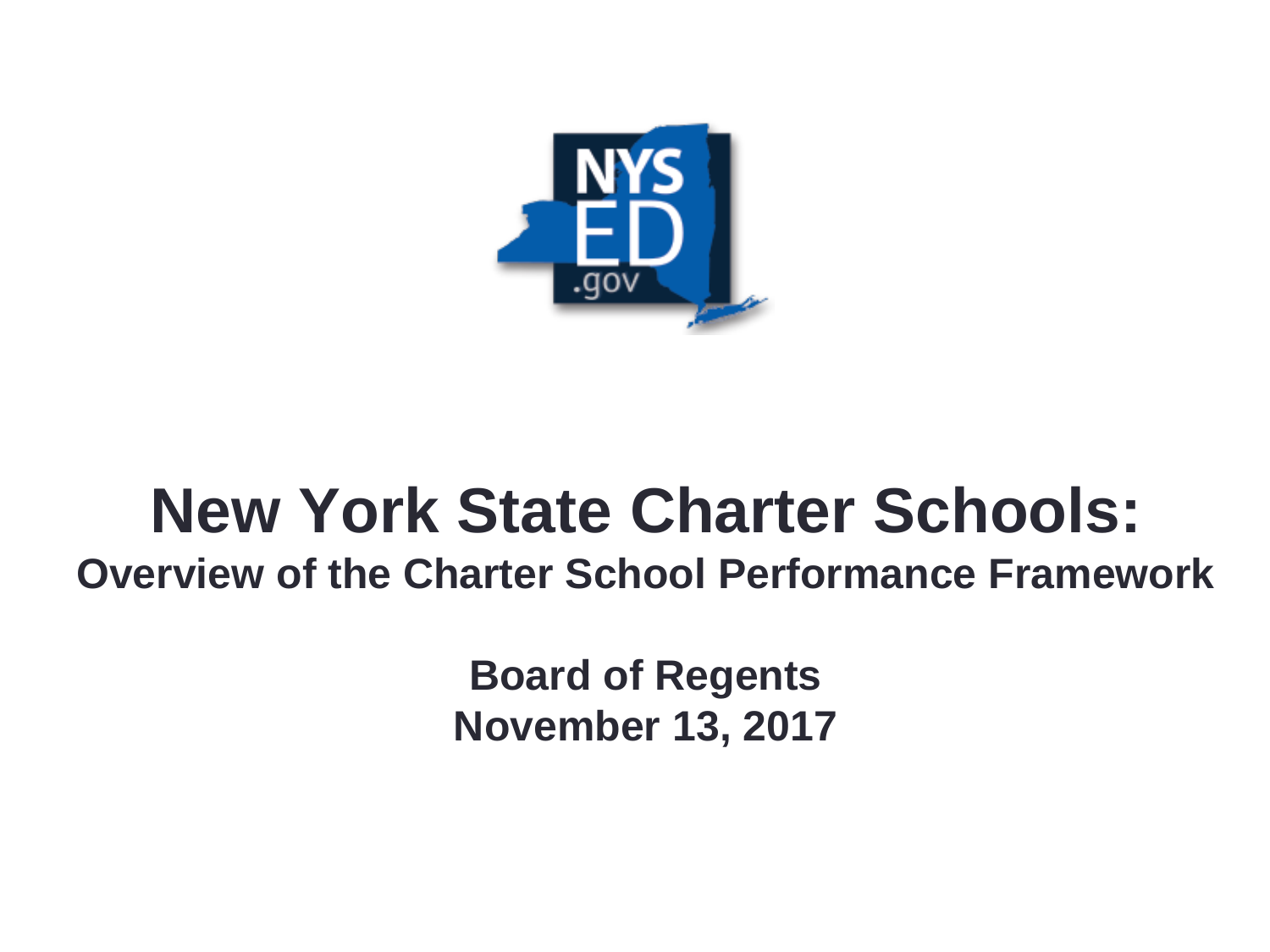

1. Brief Summary of the Board of Regents Charter School Performance Framework

2. Charter School Performance Framework **Discussion** 

3. Questions?

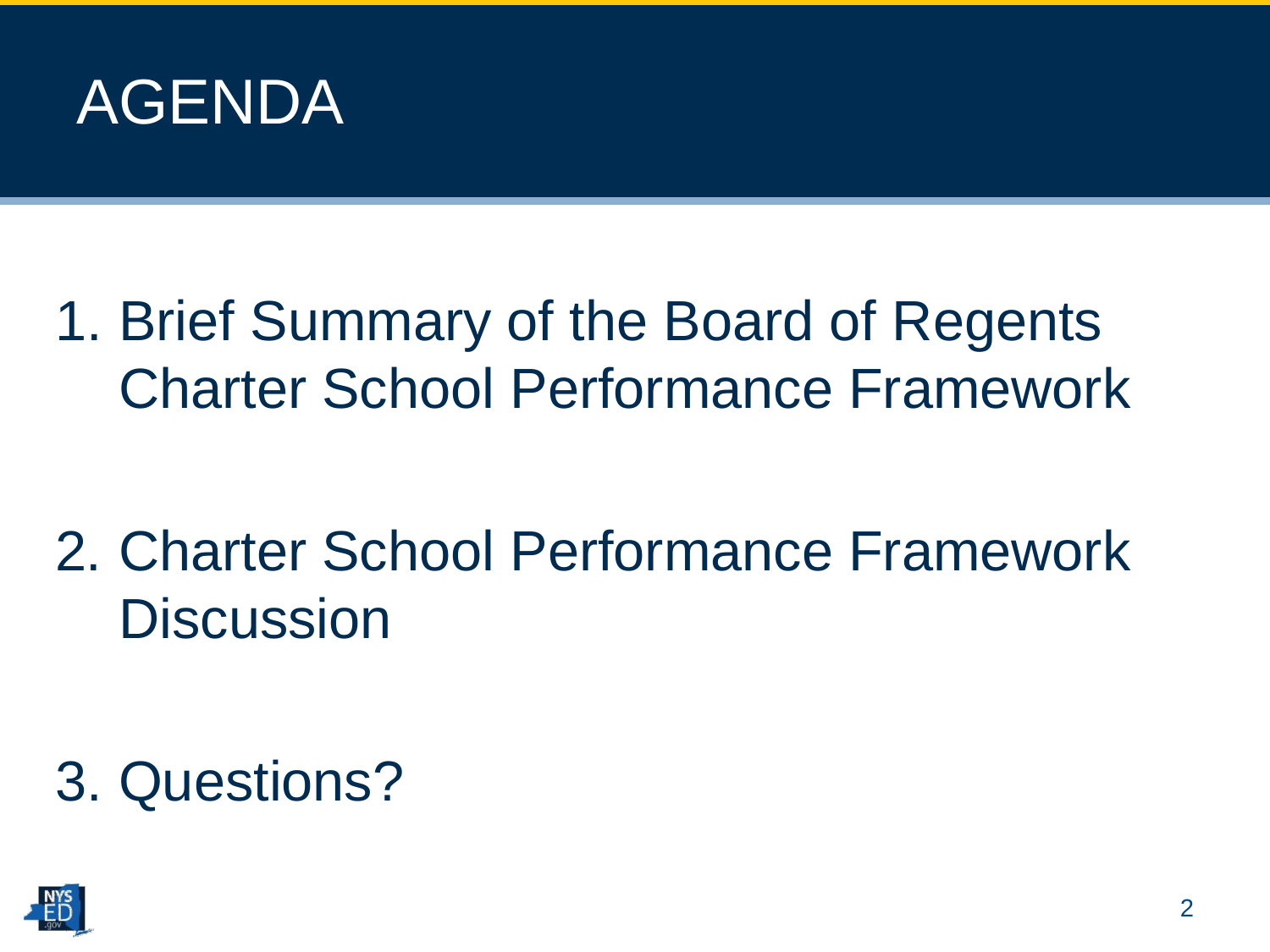# Intent of Charter Schools Pursuant to State Law

• Education Law §2850(2):

The purpose of this article is to authorize a system of charter schools to provide opportunities for teachers, parents, and community members to establish and maintain schools that operate independently of existing schools and school districts in order to accomplish the following objectives:

- a. Improve student learning and achievement;
- b. Increase learning opportunities for all students, with special emphasis on expanded learning experiences for students who are at-risk of academic failure;
- c. Encourage the use of different and innovative teaching methods;
- d. Create new professional opportunities for teachers, school administrators, and other school personnel;
- e. Provide parents and students with expanded choices in the types of educational opportunities that are available within the public school system; and
- f. Provide schools with a method to change from rule-based to performancebased accountability systems by holding the schools established under this article accountable for meeting measurable student achievement results.

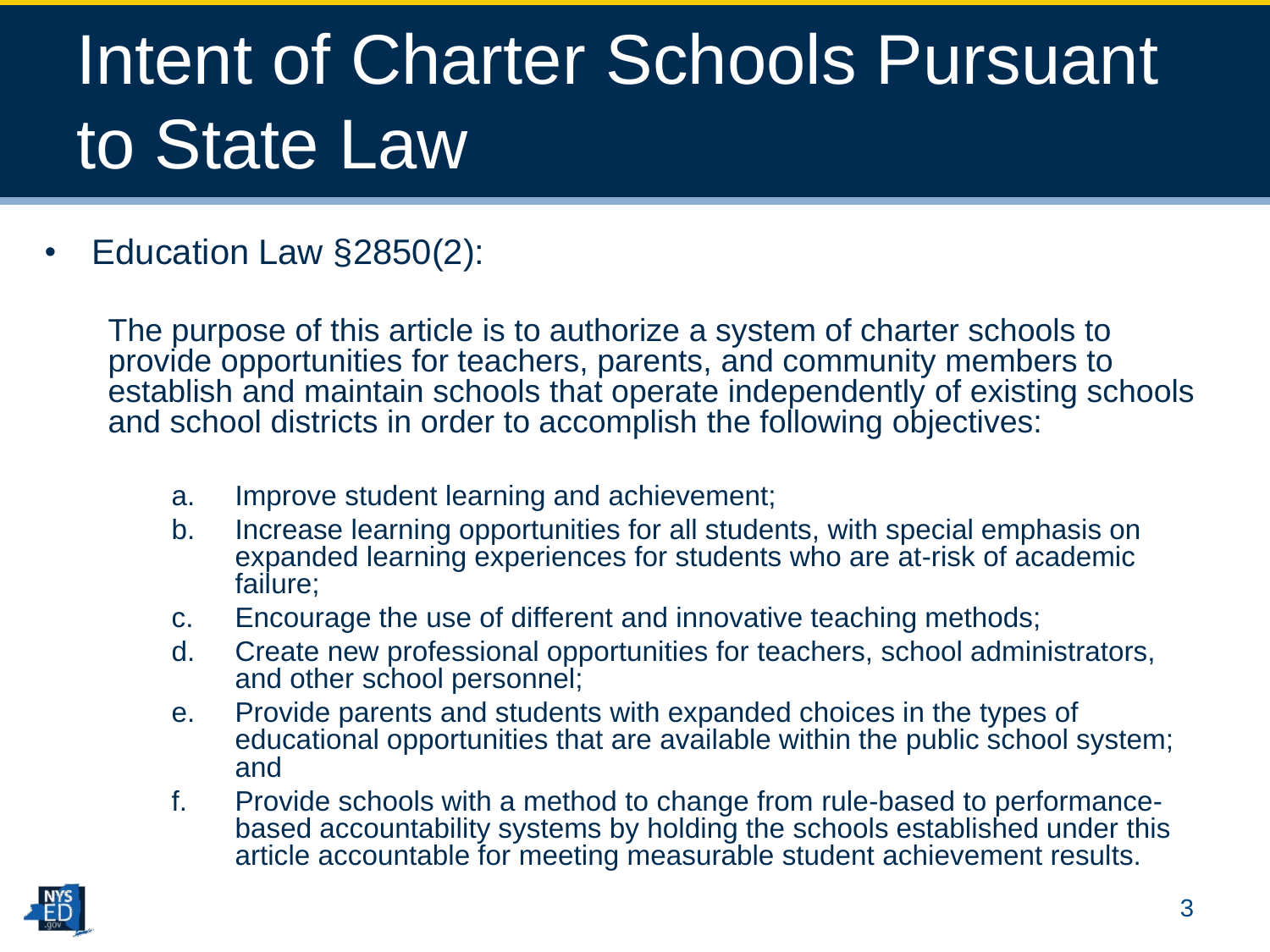

## **BOARD OF REGENTS CHARTER SCHOOL PERFORMANCE FRAMEWORK OVERVIEW**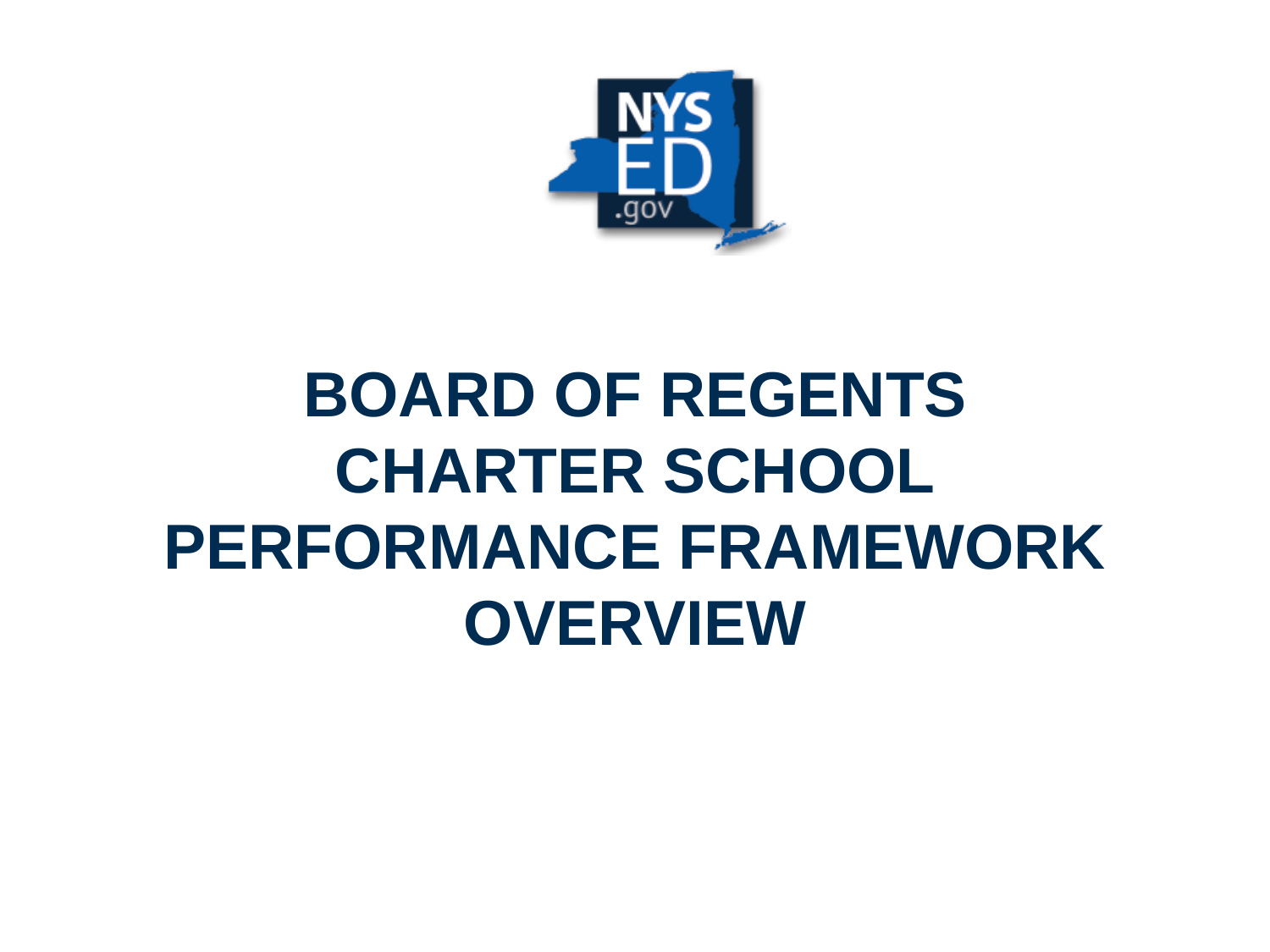### Board of Regents Charter School Performance Framework

- There are 10 performance benchmarks in three key areas of charter school performance:
	- Educational Success
	- Organizational Soundness
	- Faithfulness to Charter and Law

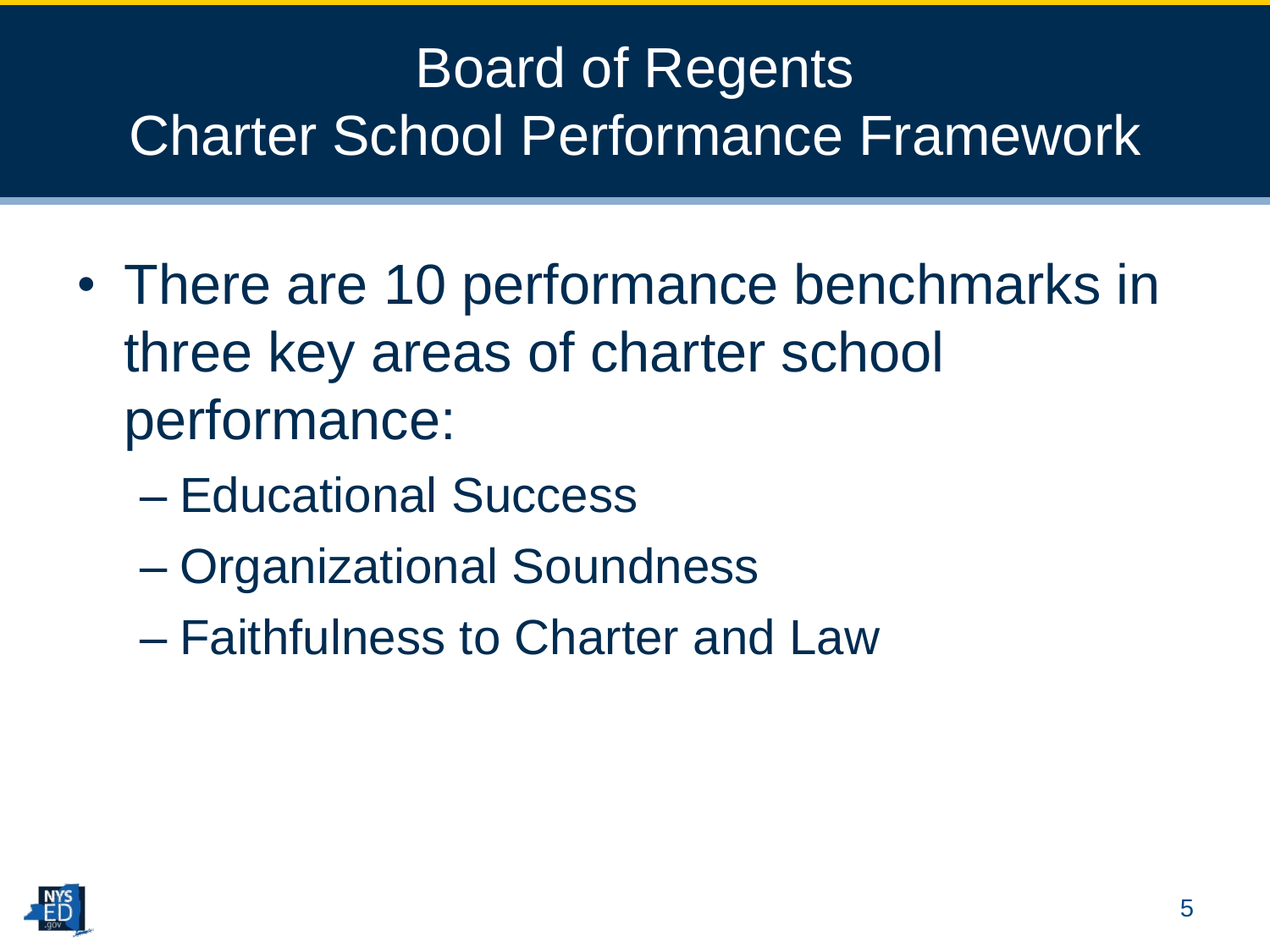### Board of Regents Charter School Performance Framework: Educational Success

#### **Performance Framework: Educational Success**

- **Benchmark 1- Student Performance:** The school has met or exceeded achievement indicators for academic trends toward proficiency, proficiency and high school graduation.
- **Benchmark 2 - Teaching and Learning:** School leaders have systems in place designed to cultivate shared accountability and high expectations and that lead to students' well-being, improved academic outcomes, and educational success.
- **Benchmark 3 - Culture, Climate, and Family Engagement:** The school has systems in place to support students' social and emotional health and to provide for a safe and respectful learning environment.

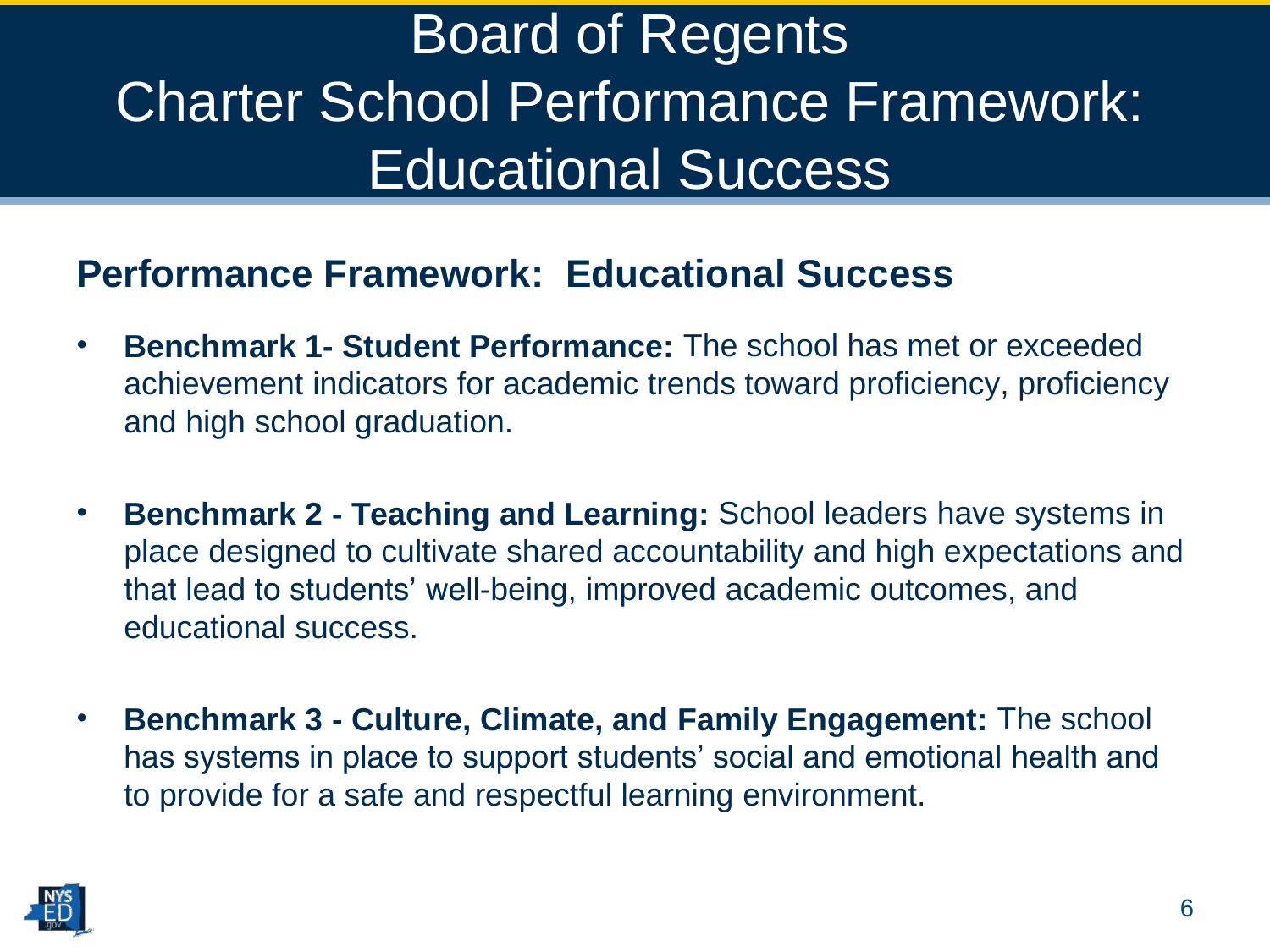### Board of Regents Performance Framework: Organizational Soundness

#### **Performance Framework: Organizational Soundness**

- **Benchmark 4: Financial Condition:** The school is in sound and stable financial condition as evidenced by performance on key financial indicators.
- **Benchmark 5: Financial Management:** The school operates in a fiscally sound manner with realistic budgets pursuant to a long-range financial plan, appropriate internal controls and procedures, and in accordance with state law and generally accepted accounting practices.
- **Benchmark 6: Board Oversight and Governance:** The board of trustees provides competent stewardship and oversight of the school while maintaining policies, establishing performance goals, and implementing systems to ensure academic success, organizational viability, board effectiveness, and faithfulness to the terms of its charter.
- **Benchmark 7: Organizational Capacity:** The school has established a well-functioning organizational structure, clearly delineated roles for staff, management, and board members. The school has systems and protocols that allow for the successful implementation, evaluation, and improvement of its academic program and operations.

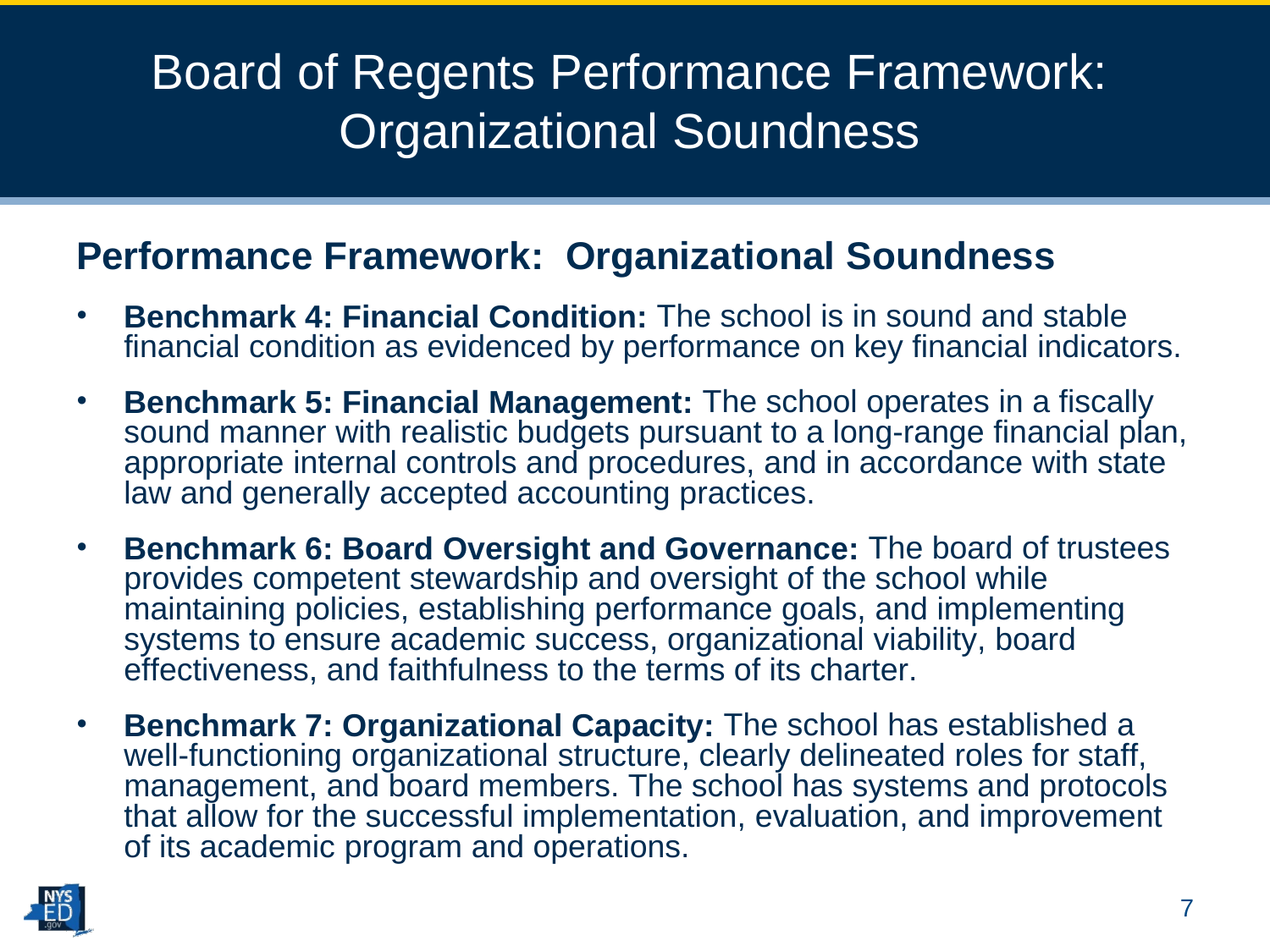### Board of Regents Performance Framework: Faithfulness to Charter and Law

#### **Performance Framework – Faithfulness to Charter and Law**

- **Benchmark 8: Mission and Key Design Elements:** The school is faithful to its mission and has implemented the key design elements included in its charter.
- **Benchmark 9: Enrollment, Recruitment, and Retention:** The school is meeting or making annual progress toward meeting the enrollment plan outlined in its charter and its enrollment and retention targets for students with disabilities, English language learners, and students who are eligible applicants for the free and reduced priced lunch program; **or** has demonstrated that it has made extensive good faith efforts to attract, recruit, and retain such students.
- **Benchmark 10: Legal Compliance:** The school complies with applicable laws, regulations, and the provisions of its charter.

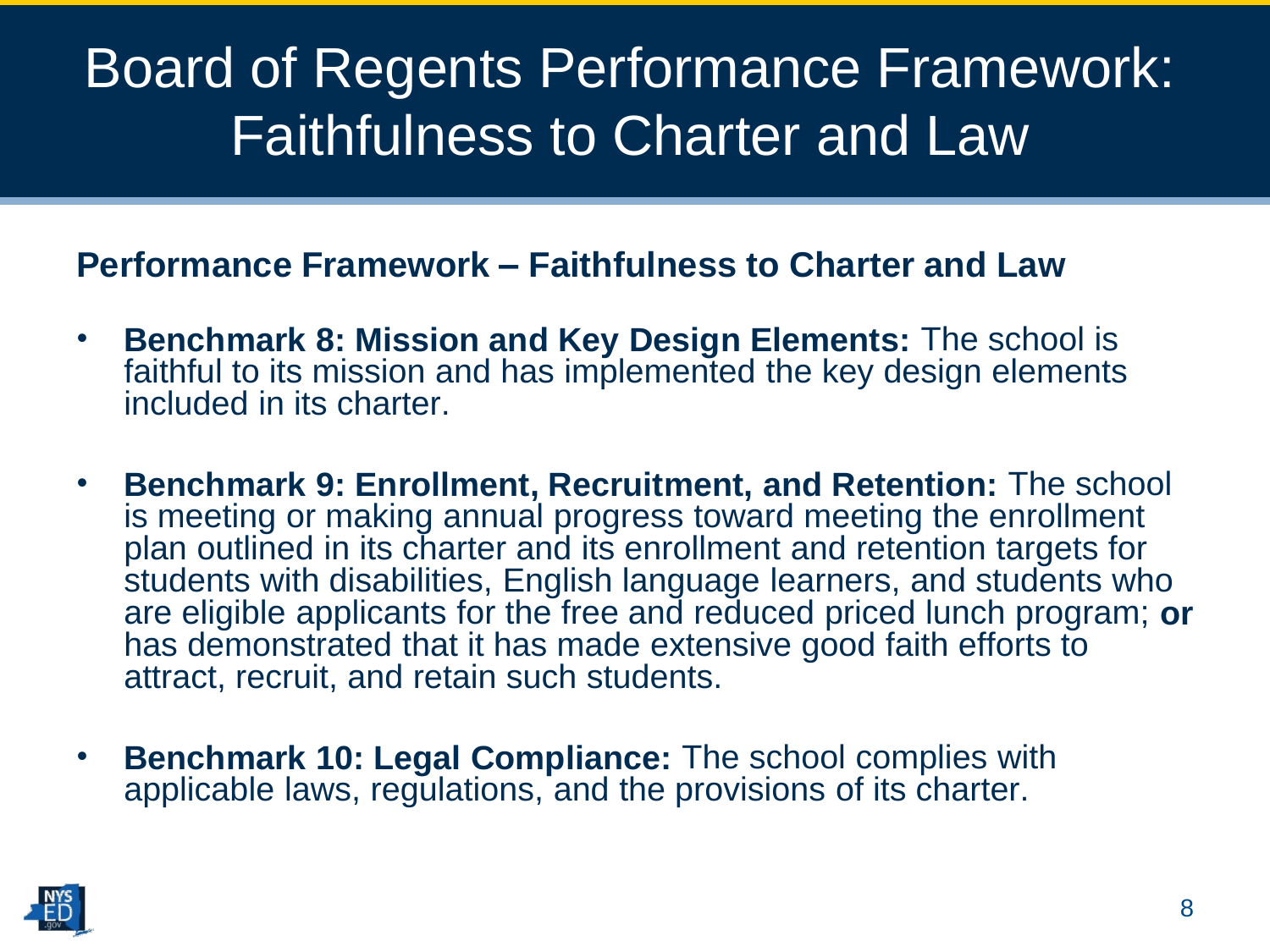

## **PERFORMANCE FRAMEWORK DISCUSSION**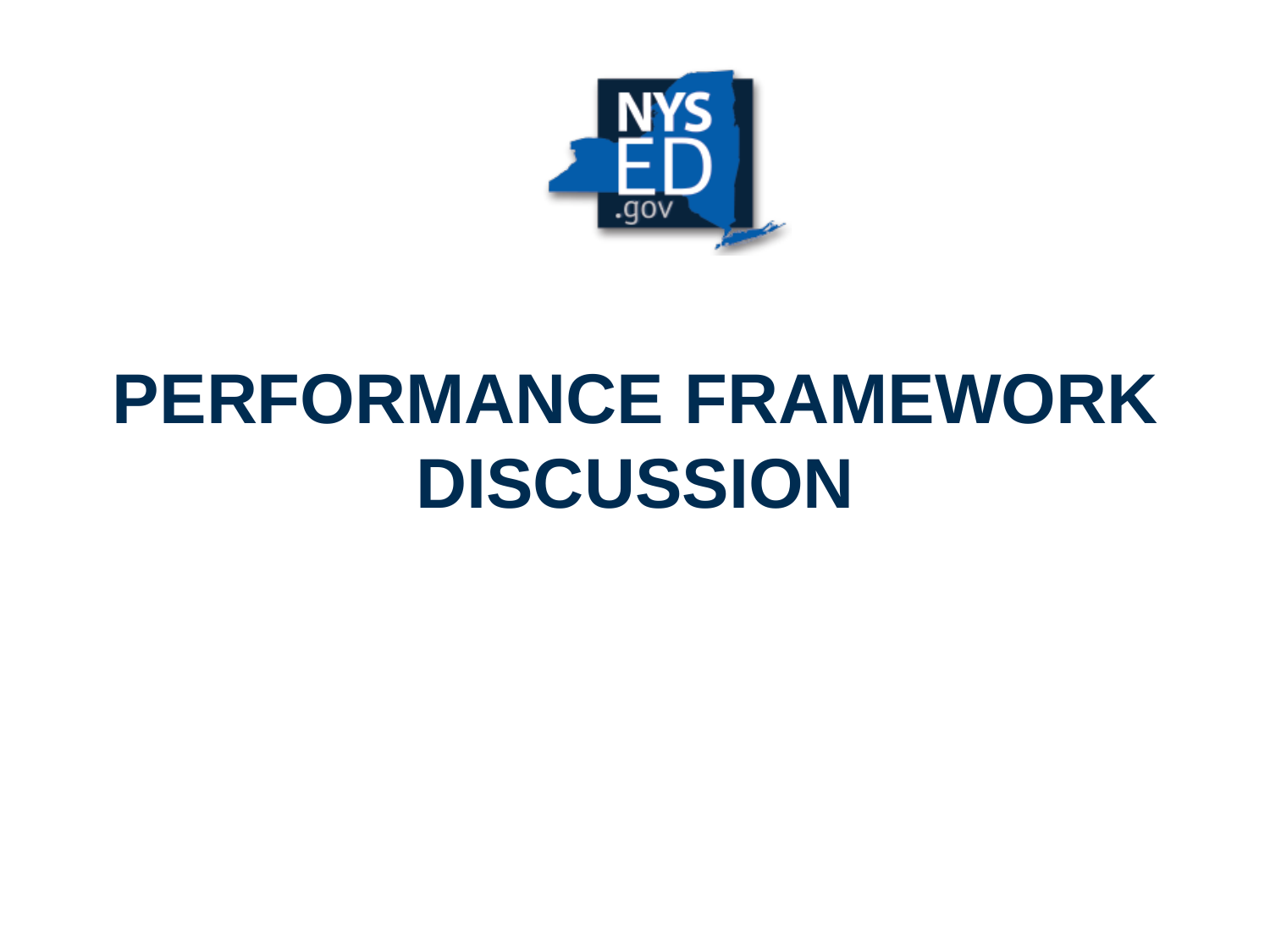## Summary of October 2017 Performance Framework Discussion

- Proposals to Add to the Framework:
	- School Climate Survey
	- Chronic Absenteeism Rates
	- Race/Ethnicity Comparison to the District of Location
	- Student Retention and why students leave
	- Suspension Rates

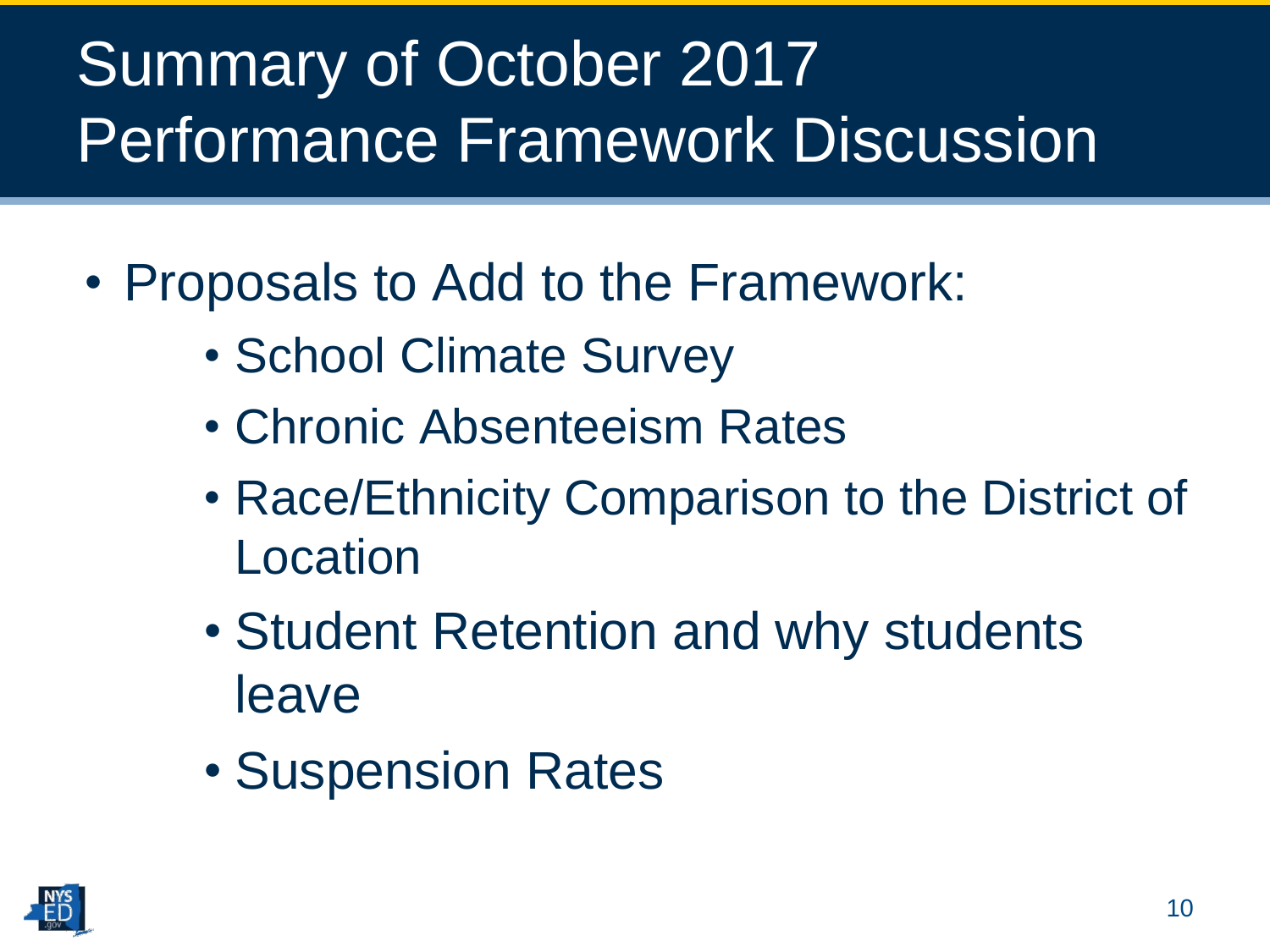## For Further Discussion

- For-Profit Management Organizations Academic **Performance**
- Comparative Academic Outcome Measures and Sub-group **Performance**
- Enrollment and Retention of Student Subgroups (Students with Disabilities, English Language Learners, Economically Disadvataged)
- Standards for Full-term, Short-term or Non-renewal
- Quality of Teachers (e.g., Teacher Turnover, Professional Development)
- Other

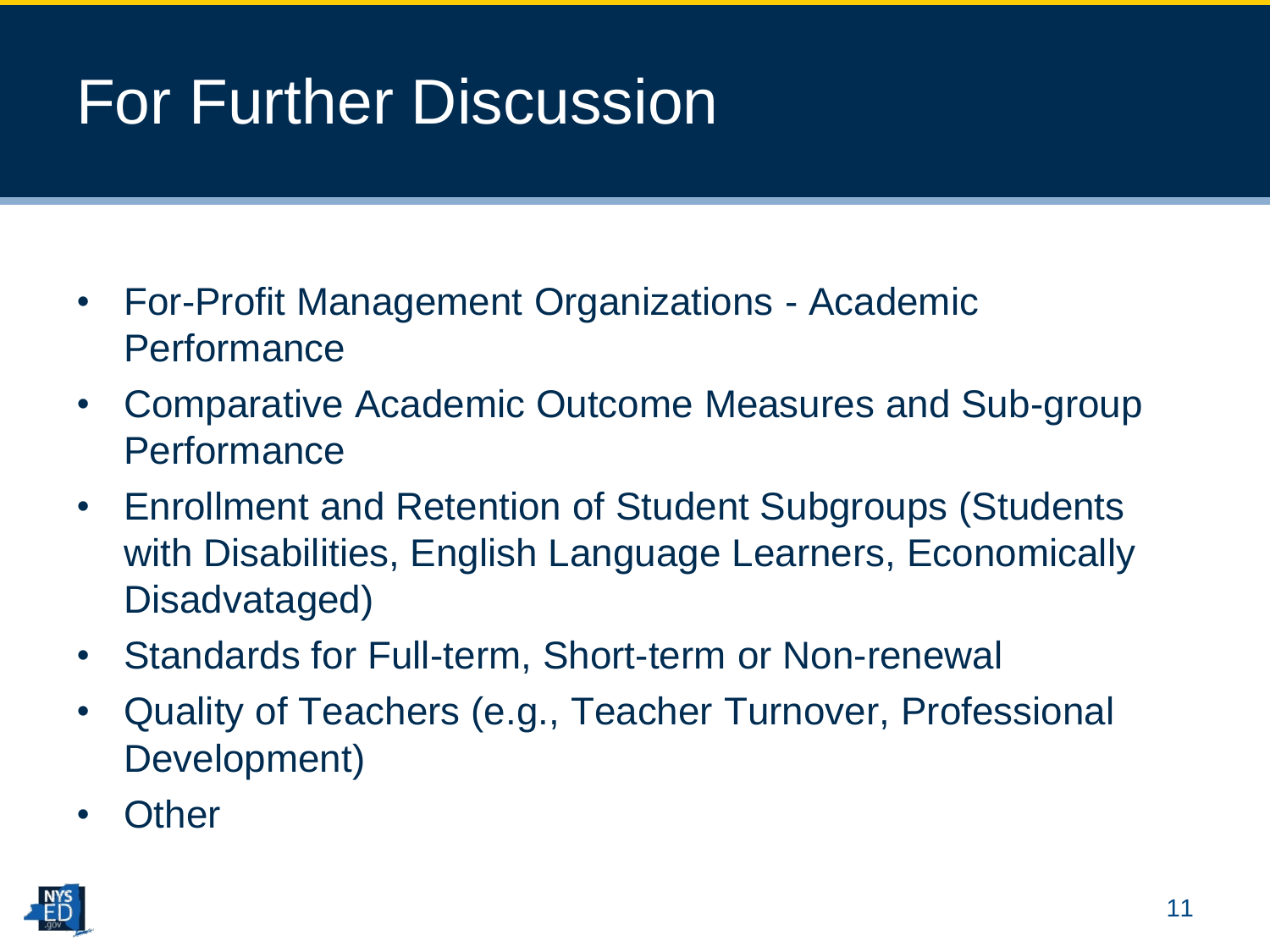

Department staff will:

- Incorporate the feedback from the Board into the Charter School Performance Framework; and
- Bring the revised Performance Framework back to the Board in January for a vote of endorsement.